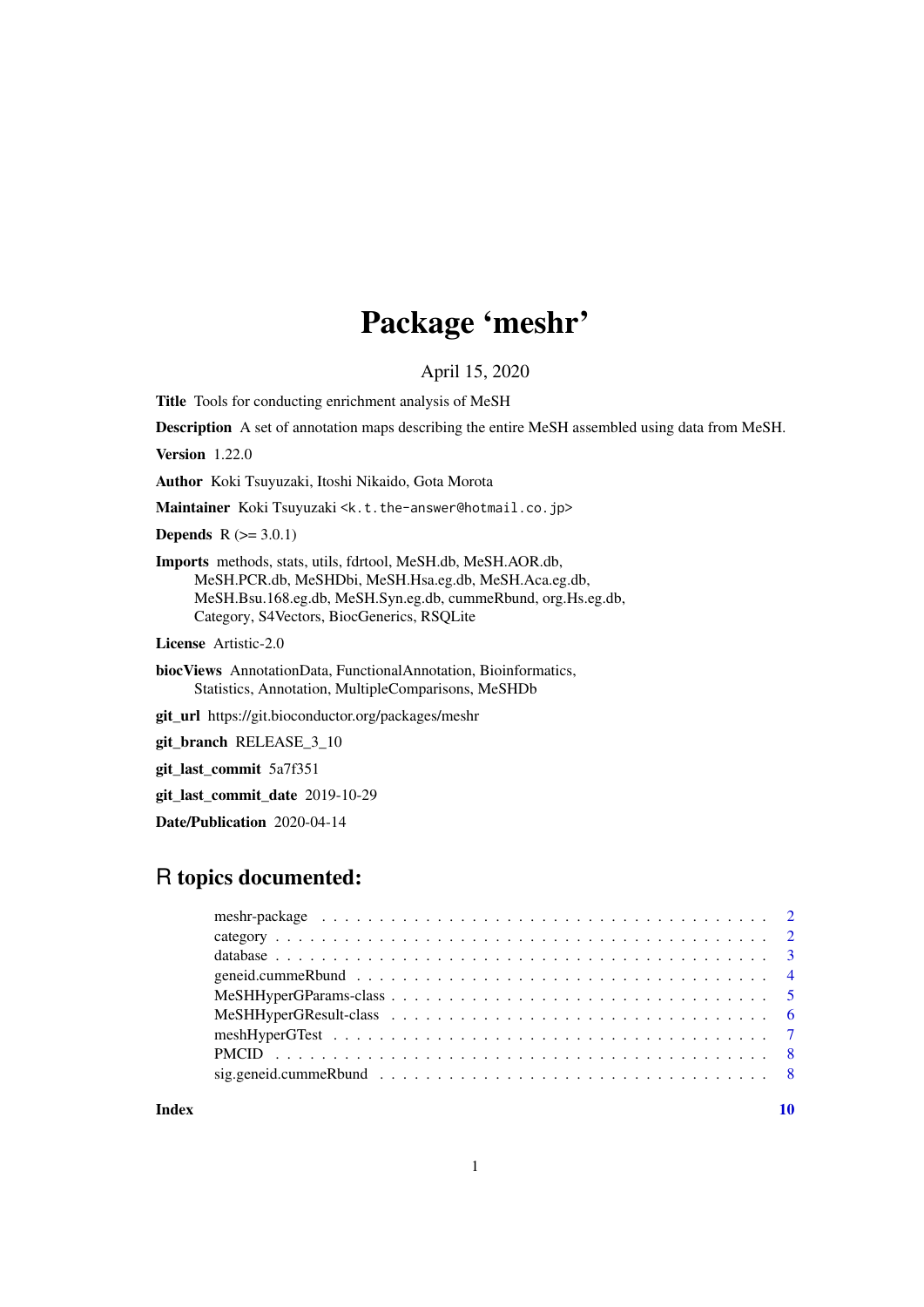# Description

meshr package conducts a MeSH enrichment analysis employing gene-MeSH annotation data. A hypergeometric test accounting for a multiple tesing correction is used to find significantly enriched MeSH terms.

## Details

| Package:   | meshr                                                                                               |  |
|------------|-----------------------------------------------------------------------------------------------------|--|
| Version:   | 1.2.6                                                                                               |  |
| Date:      | $3 - 20 - 2015$                                                                                     |  |
| biocViews: | AnnotationData, FunctionalAnnotation, Bioinformatics, Statistics, Annotation, MultipleComparisons   |  |
| Depends:   | R (>= 3.0.1), cummeRbund, org.Hs.eg.db, fdrtool, Category, BiocGenerics, methods, MeSH.db, MeSH.AOI |  |
| Imports:   |                                                                                                     |  |
| Suggests:  |                                                                                                     |  |
| License:   | Artistic-2.0                                                                                        |  |

#### Index:

meshHyperGTest performs a hypergeometric statistical test.

Further information is available in the vignettes.

## Author(s)

Gota Morota, Koki Tsuyuzaki, Takeru Nakazato, Itoshi Nikaido Maintainer: Koki Tsuyuzaki <k.t.the-answer@hotmail.co.jp>

# See Also

[MeSHHyperGParams-class](#page-4-1), [MeSHHyperGResult-class](#page-5-1), [meshHyperGTest](#page-6-1)

# Examples

ls("package:meshr")

<span id="page-1-2"></span>category *A function to return the name of MeSH category*

# Description

This function returns the name of MeSH category.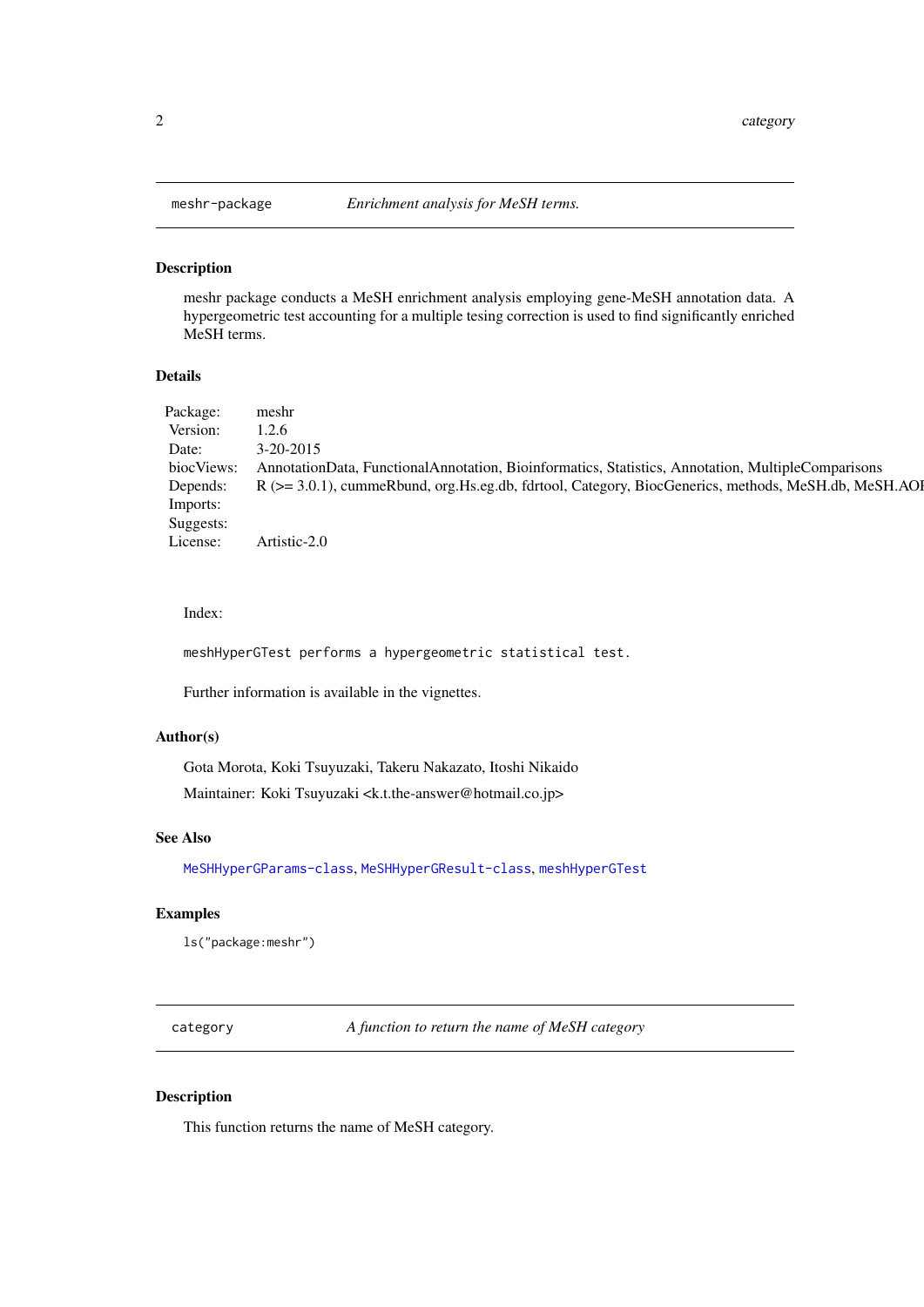#### <span id="page-2-0"></span>database 3

# Usage

```
category(r)
category(r) <- value
```
# Arguments

| - r   | An object containing annotation information. |
|-------|----------------------------------------------|
| value | The annotation information to set on object. |

# Author(s)

Koki Tsuyuzaki

# Examples

showMethods("category")

<span id="page-2-1"></span>database *A function to return the name of MeSH database*

# Description

This function returns the name of MeSH database.

# Usage

database(r) database(r) <- value

# Arguments

|       | An object containing annotation information. |
|-------|----------------------------------------------|
| value | The annotation information to set on object. |

# Author(s)

Koki Tsuyuzaki

# Examples

showMethods("database")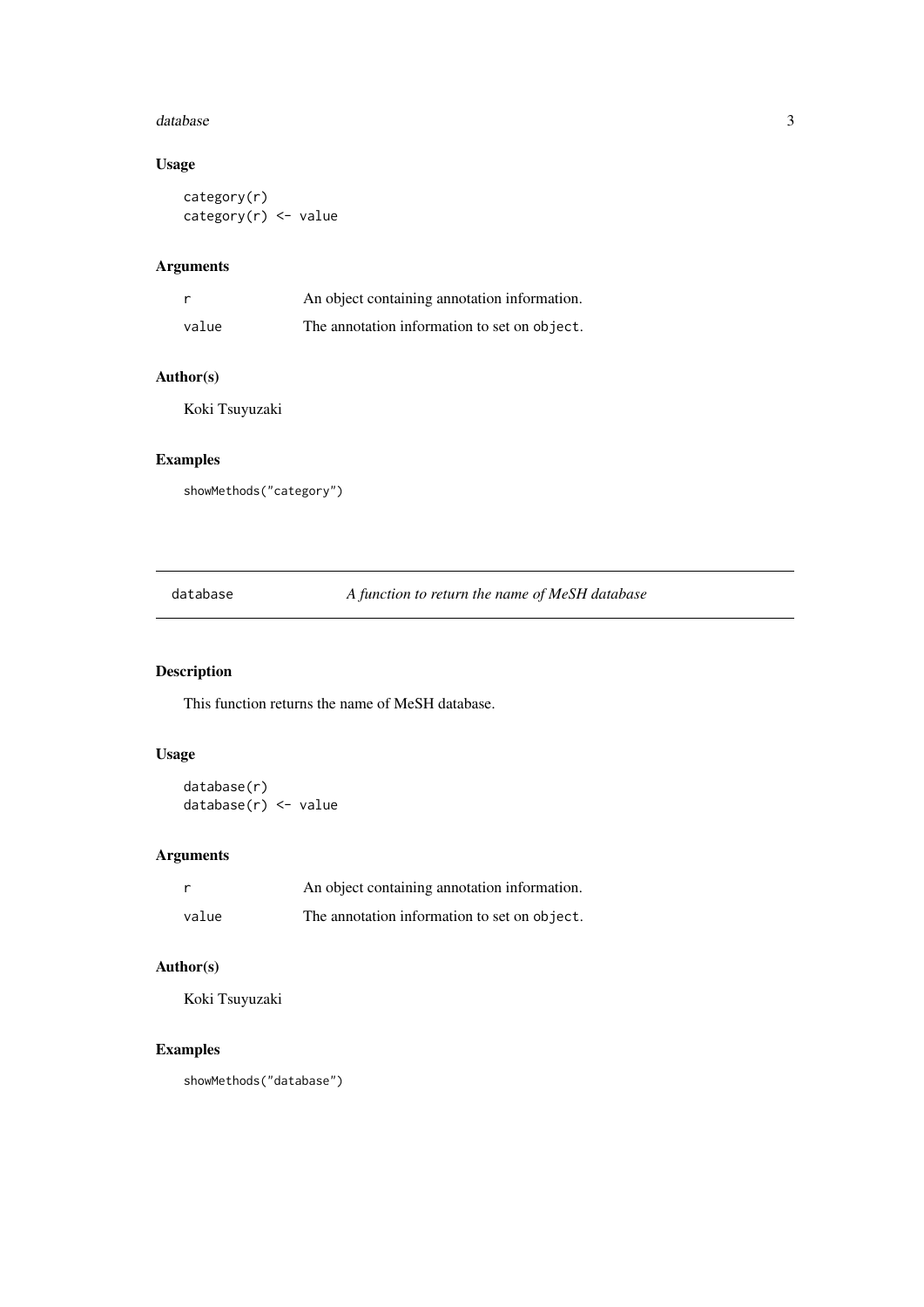<span id="page-3-1"></span><span id="page-3-0"></span>

#### Description

This RNA-Seq data were taken from three samples, "iPS", "hESC", and "Fibroblasts". We first create two objects of gene sets, i.e., selected and universal genes, by comparing significantly regulated genes between iPS and hESC under the significance level of 0.05 by getSig method in cummeRbund package. 303 genes were finally choosed and 104 of them were differentially expressed.

#### Usage

data(geneid.cummeRbund)

#### Source

[http://www.bioconductor.org/packages/release/bioc/vignettes/cummeRbund/inst/doc/](http://www.bioconductor.org/packages/release/bioc/vignettes/cummeRbund/inst/doc/cummeRbund-manual.pdf) [cummeRbund-manual.pdf](http://www.bioconductor.org/packages/release/bioc/vignettes/cummeRbund/inst/doc/cummeRbund-manual.pdf)

#### See Also

[sig.geneid.cummeRbund](#page-7-1).

#### Examples

```
data(geneid.cummeRbund)
names(geneid.cummeRbund)
```

```
## This data is also available by following scripts.
if(interactive()){
library(cummeRbund)
library(org.Hs.eg.db)
cuff <- readCufflinks(dir = system.file("extdata", package = "cummeRbund"))
```

```
gene.symbols <- annotation(genes(cuff))[,4]
mySigGeneIds <- getSig(cuff,x='hESC',y='iPS',alpha=0.05,level='genes')
mySigGenes <- getGenes(cuff,mySigGeneIds)
```

```
sig.gene.symbols <- annotation(mySigGenes)[,4]
gene.symbols <- gene.symbols[!is.na(gene.symbols)]
sig.gene.symbols <- sig.gene.symbols[!is.na(sig.gene.symbols)]
```

```
geneid.cummeRbund <- select(org.Hs.eg.db, keys=gene.symbols, keytype="SYMBOL", columns="ENTREZID")
sig.geneid.cummeRbund <- select(org.Hs.eg.db, keys=sig.gene.symbols, keytype="SYMBOL", columns="ENTREZID")
```

```
na.index1 <- which(is.na(geneid.cummeRbund[,2]))
for (i in na.index1){
s <- unlist(strsplit(as.character(geneid.cummeRbund[i,][1]), ","))[1]
sym <- get(s, org.Hs.egALIAS2EG)[1]
geneid.cummeRbund[i,2] <- as.integer(sym)
}
```
na.index2 <- which(is.na(sig.geneid.cummeRbund[,2]))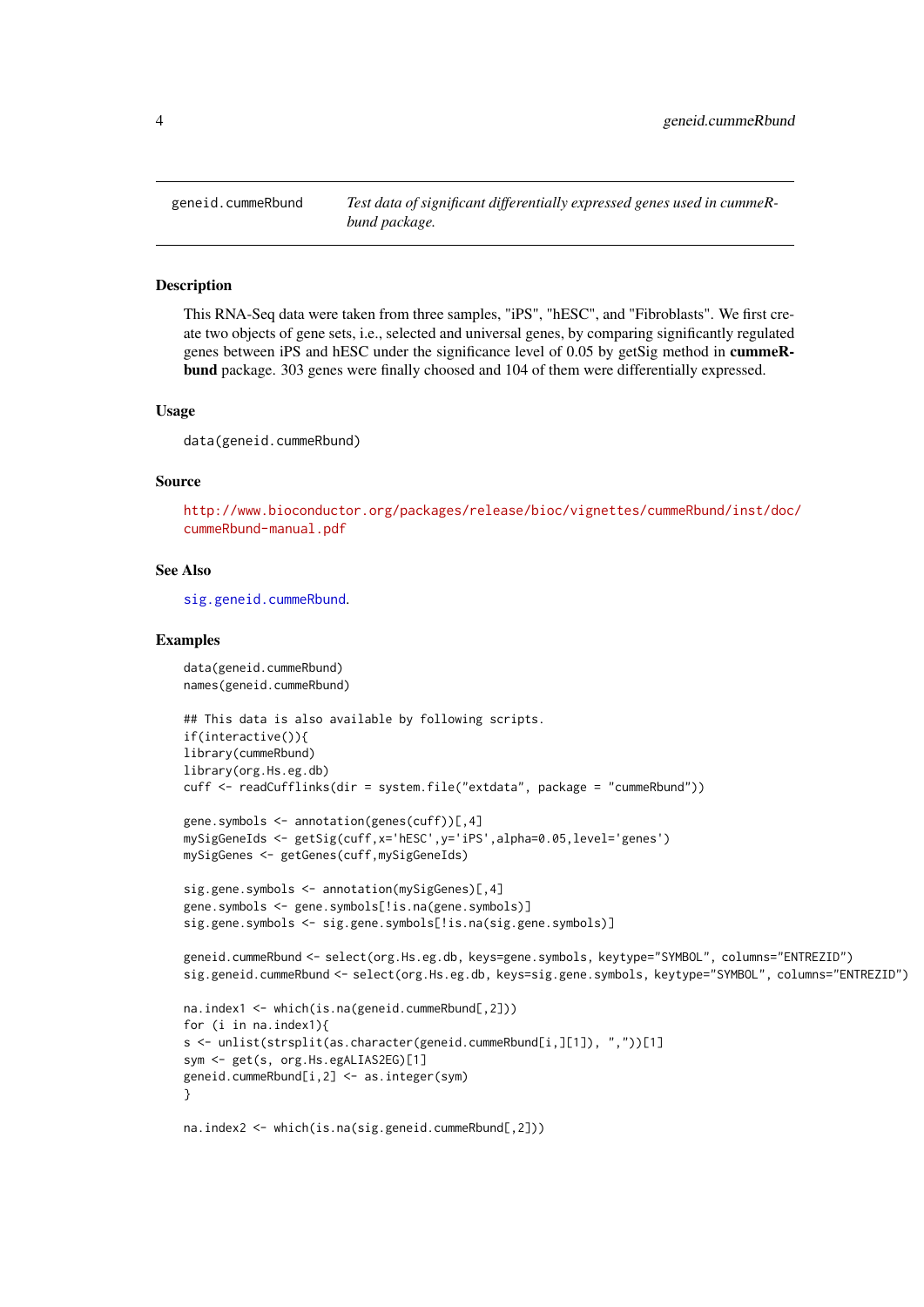#### <span id="page-4-0"></span>MeSHHyperGParams-class 5

```
for (i in na.index2){
s <- unlist(strsplit(as.character(sig.geneid.cummeRbund[i,][1]), ","))[1]
sym <- get(s, org.Hs.egALIAS2EG)[1]
sig.geneid.cummeRbund[i,2] <- as.integer(sym)
}
geneid.cummeRbund <- geneid.cummeRbund[!duplicated(geneid.cummeRbund[,2]), ]
sig.geneid.cummeRbund <- sig.geneid.cummeRbund[!duplicated(sig.geneid.cummeRbund[,2]), ]
}
```
<span id="page-4-1"></span>MeSHHyperGParams-class

*Class "MeSHHyperGParams"*

# **Description**

A parameter class for representing all parameters needed for running the 'meshHyperGTest' method with one of the MeSH categories ("Anatomy", "Organisms", "Diseases", "Chemicals and Drugs", "Analytical, Diagnostic and Therapeutic Techniques and Equipment", "Psychiatry and Psychology", "Phenomena and Processes", "Disciplines and Occupations", "Anthropology, Education, Sociology and Social Phenomena", "Technology and Food and Beverages", "Humanities", "Information Science", "Persons", "Health Care", "Publication Type", "Geographical Locations").

#### Objects from the Class

Objects can be created by calls of the form new ("MeSHHyperGParams",  $\dots$ ).

#### **Slots**

- geneIds: Object of class "ANY": A vector of gene identifiers. Numeric and character vectors are probably the only things that make sense. These are the gene ids for the selected gene set.
- universeGeneIds: Object of class "ANY": A vector of gene ids in the same format as geneIds defining a subset of the gene ids on the chip that will be used as the universe for the hypergeometric calculation.
- annotation: A string giving the name of the gene-MeSH annotation package like MeSH.XXX.eg.db. category: A string giving the name of the MeSH category like A, B, C, D, ...and so on.
- database: A string giving the name of the MeSH database like gendoo, gene2pubmed, ...and so on.
- pvalueCutoff: A numeric values between zero and one used as a p-value or FDR cutoff for hypergeometric test depending on pAdjust. The default is set to 0.05.
- pAdjust: A string which can be one of the Benjamini-Hochberg procedure (a.k.a. q-value) ("BH"), Q-value ("QV"), empirical Bayes method ("lFDR"), and unadjusted p-value ("none") for multiple testing correction.

#### Methods

 $\text{genelds}(p)$ ,  $\text{genelds}(p)$  <- value Accessor methods for the genelds.

universeGeneIds(p), universeGeneIds(p) <- value Accessor methods for the geneIds.

 $annotation(p)$ ,  $annotation(p)$  <- value Accessor methods for the gene-MeSH annotation data.

- pAdjust(p) An accessor method for the choice of a method for multiple testing correction.
- pvalueCutoff(p) An accessor method for the choice of a threshold when conducting enrichment analysis.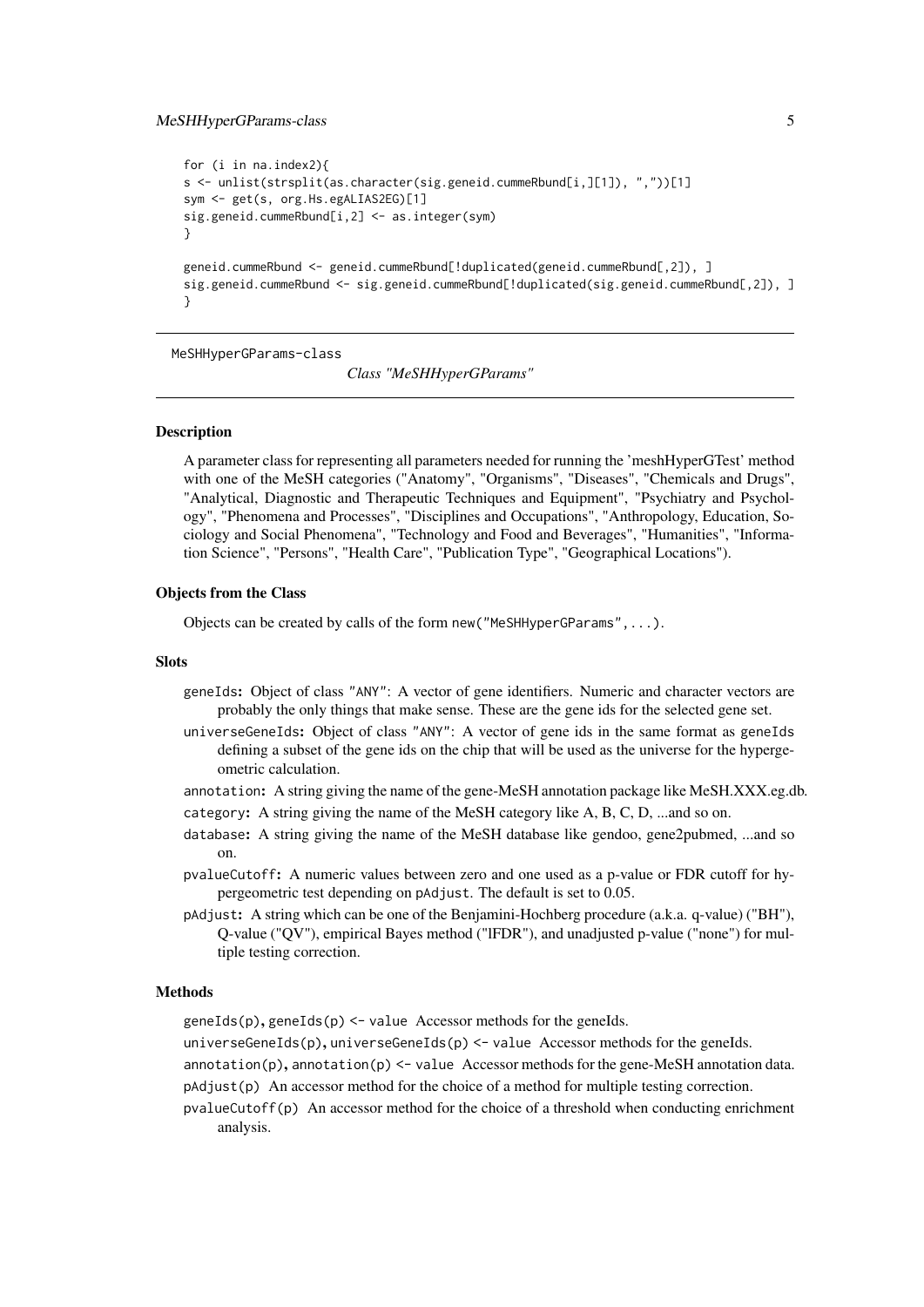## <span id="page-5-0"></span>Author(s)

Gota Morota, Koki Tsuyuzaki, Takeru Nakazato, Itoshi Nikaido Maintainer: Koki Tsuyuzaki <k.t.the-answer@hotmail.co.jp>

# See Also

[meshr-package](#page-1-1), [MeSHHyperGResult-class](#page-5-1), [meshHyperGTest](#page-6-1), [category](#page-1-2), [database](#page-2-1)

<span id="page-5-1"></span>MeSHHyperGResult-class

*Class "MeSHHyperGResult"*

#### **Description**

This class represents the results of a test for overrepresentation of MeSH terms among genes in a selected gene set based upon the Hypergeometric distribution.

For details on extracting information from this object, please read the documentation in the [MeSHHy](#page-4-1)perGParams[class.](#page-4-1)

#### Objects from the Class

Objects can be created by calls of the form new("MeSHHyperGResult",...).

## Slots

meshCategory: Object of class "character" representing the category of MeSH terms tested.

- meshAnnotation: Object of class "character". The name of the annotation data used in the analysis.
- meshDatabase: Object of class "character". The name of the database used in the analysis.
- ORA: Object of class "data.frame". MeSH IDs, MeSH Terms, P-value, and other statistics is returned.

#### Methods

- meshCategory signature(r = "MeSHHyperGResult"): Returns the MeSH category used in the analysis.
- **meshAnnotation** signature( $r =$  "MeSHHyperGResult"): Returns the name of the annotation data used in the analysis.
- **meshDatabase** signature( $r =$ "MeSHHyperGResult"): Returns the name of the database used in the analysis.
- meshIds signature(r = "MeSHHyperGResult"): Returns the character vector of the MeSH IDs identified as significant in the analysis.
- meshTerms signature( $r =$  "MeSHHyperGResult"): Returns the character vector of the MeSH terms identified as significant in the analysis.
- pvalues signature(r = "MeSHHyperGResult"): Returns the associated p-values of significantly enriched MeSH terms.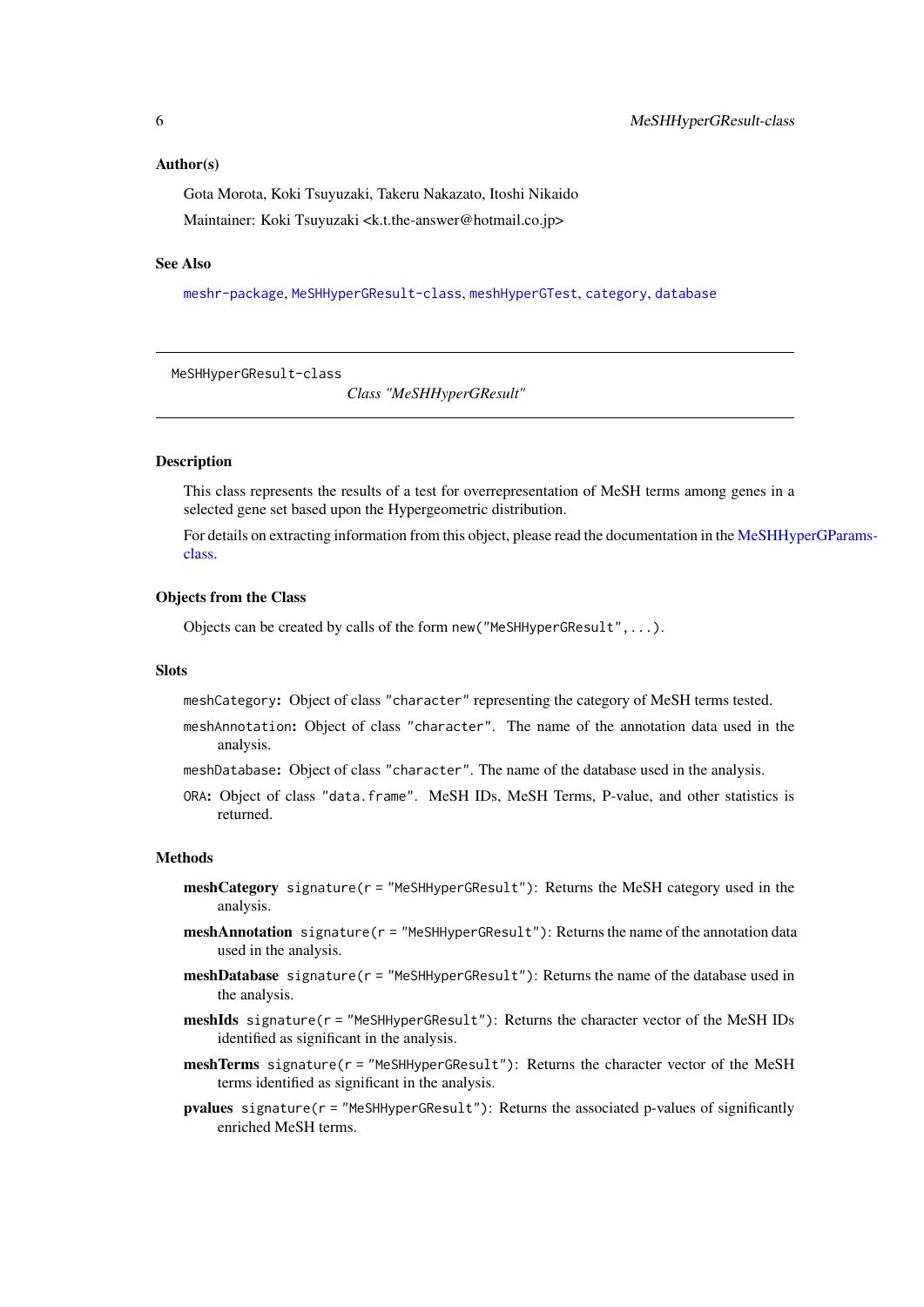- <span id="page-6-0"></span>summary signature( $r =$  "MeSHHyperGResult"): Returns a data.frame summarizing the test result. Optional arguments pvalue and categorySize allow specification of maximum pvalue and minimum categorySize, respectively. Optional argument htmlLinks is a logical value indicating whether to add HTML links (useful in conjunction with xtables print method with type set to "html").
- show signature(object = "MeSHHyperGResult"): Return a short description of the result.
- save.pdf signature(object = "MeSHHyperGResult"): Return PDF files corresponding PMCID. This function is available only when using gene2pubmed as database

#### Author(s)

Gota Morota, Koki Tsuyuzaki, Takeru Nakazato, Itoshi Nikaido Maintainer: Koki Tsuyuzaki <k.t.the-answer@hotmail.co.jp>

#### See Also

[meshr-package](#page-1-1), [MeSHHyperGParams-class](#page-4-1), [meshHyperGTest](#page-6-1)

<span id="page-6-1"></span>meshHyperGTest *Hypergeometric Tests for MeSH term association*

#### Description

Given a MeSHHyperGParams object containing a set of selected and background gene IDs, and gene-MeSH annotation data of interest, meshHyperGTest performs Hypergeomtric test for overrepresentation of each MeSH term accouting for the multiple testing correction.

#### Arguments

p A MeSHHyperGParams object

#### Details

For details on creating MeSHHyperGParams object, please read the documentation in the [MeSHHyper](#page-4-1)GParams[class.](#page-4-1)

## Value

A MeSHHyperGResult object.

#### Author(s)

Gota Morota, Koki Tsuyuzaki, Takeru Nakazato, Itoshi Nikaido

Maintainer: Koki Tsuyuzaki <k.t.the-answer@hotmail.co.jp>

# See Also

[meshr-package](#page-1-1), [MeSHHyperGParams-class](#page-4-1), [MeSHHyperGResult-class](#page-5-1)

# Examples

showMethods("meshHyperGTest")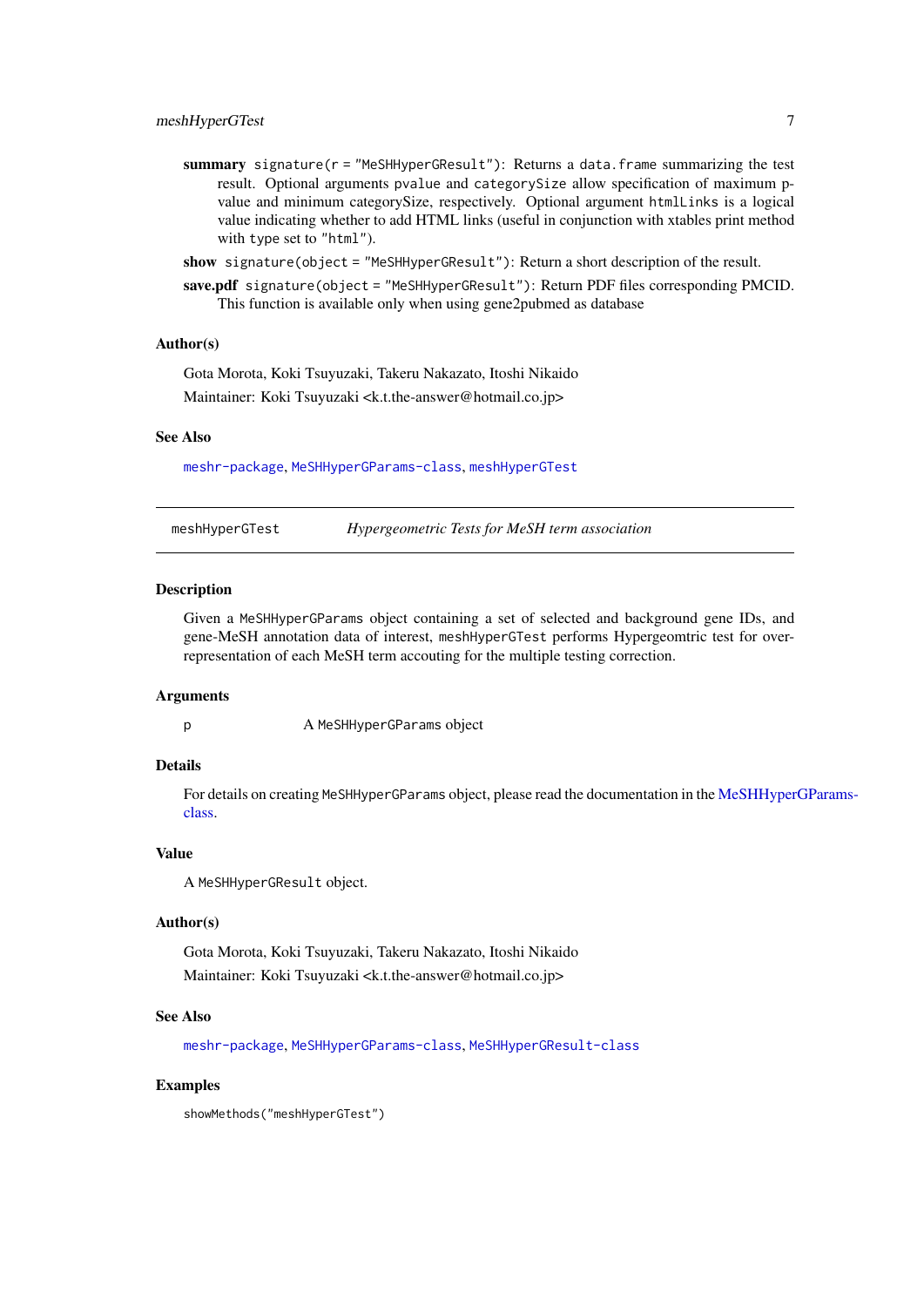<span id="page-7-0"></span>

#### Description

PUBMEDID - PMCID correspondence. This data is used by save.pdf function

## Usage

data(PMCID)

#### Examples

data(PMCID) names(PMCID)

<span id="page-7-1"></span>sig.geneid.cummeRbund *Test data of significant differentially expressed genes used in cummeRbund package.*

# Description

This RNA-Seq data were taken from three samples, "iPS", "hESC", and "Fibroblasts". We first create two objects of gene sets, i.e., selected and universal genes, by comparing significantly regulated genes between iPS and hESC under the significance level of 0.05 by getSig method in cummeRbund package. 303 genes were finally choosed and 104 of them were differentially expressed.

### Usage

data(sig.geneid.cummeRbund)

#### Source

[http://www.bioconductor.org/packages/release/bioc/vignettes/cummeRbund/inst/doc/](http://www.bioconductor.org/packages/release/bioc/vignettes/cummeRbund/inst/doc/cummeRbund-manual.pdf) [cummeRbund-manual.pdf](http://www.bioconductor.org/packages/release/bioc/vignettes/cummeRbund/inst/doc/cummeRbund-manual.pdf)

### See Also

[geneid.cummeRbund](#page-3-1).

# Examples

```
data(sig.geneid.cummeRbund)
names(sig.geneid.cummeRbund)
## This data is also available by following scripts.
if(interactive()){
library(cummeRbund)
library(org.Hs.eg.db)
cuff <- readCufflinks(dir = system.file("extdata", package = "cummeRbund"))
```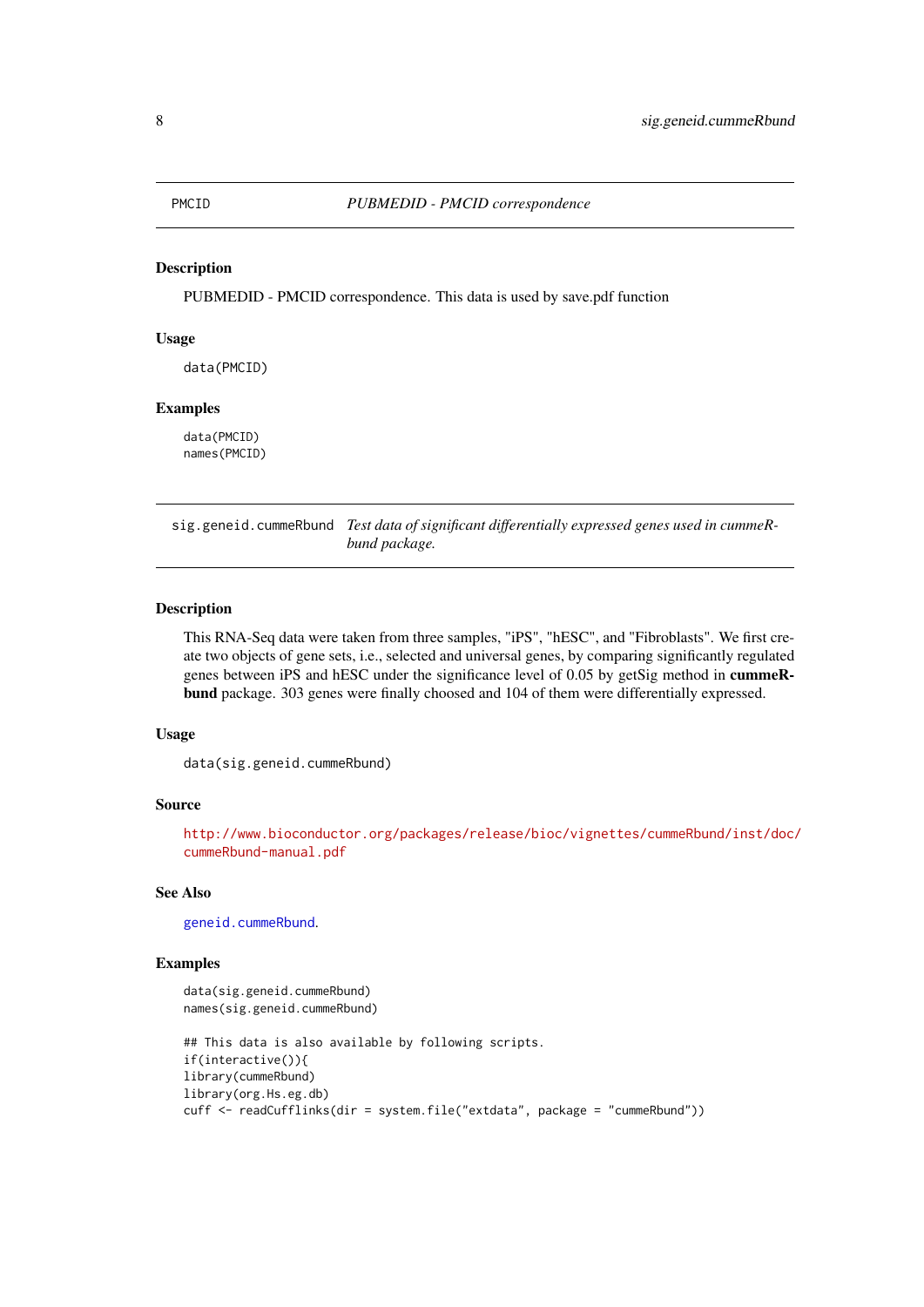```
gene.symbols <- annotation(genes(cuff))[,4]
mySigGeneIds <- getSig(cuff,x='hESC',y='iPS',alpha=0.05,level='genes')
mySigGenes <- getGenes(cuff,mySigGeneIds)
sig.gene.symbols <- annotation(mySigGenes)[,4]
gene.symbols <- gene.symbols[!is.na(gene.symbols)]
sig.gene.symbols <- sig.gene.symbols[!is.na(sig.gene.symbols)]
geneid.cummeRbund <- select(org.Hs.eg.db, keys=gene.symbols, keytype="SYMBOL", columns="ENTREZID")
sig.geneid.cummeRbund <- select(org.Hs.eg.db, keys=sig.gene.symbols, keytype="SYMBOL", columns="ENTREZID")
na.index1 <- which(is.na(geneid.cummeRbund[,2]))
for (i in na.index1){
s <- unlist(strsplit(as.character(geneid.cummeRbund[i,][1]), ","))[1]
sym <- get(s, org.Hs.egALIAS2EG)[1]
geneid.cummeRbund[i,2] <- as.integer(sym)
}
na.index2 <- which(is.na(sig.geneid.cummeRbund[,2]))
for (i in na.index2){
s <- unlist(strsplit(as.character(sig.geneid.cummeRbund[i,][1]), ","))[1]
sym <- get(s, org.Hs.egALIAS2EG)[1]
sig.geneid.cummeRbund[i,2] <- as.integer(sym)
}
geneid.cummeRbund <- geneid.cummeRbund[!duplicated(geneid.cummeRbund[,2]), ]
sig.geneid.cummeRbund <- sig.geneid.cummeRbund[!duplicated(sig.geneid.cummeRbund[,2]), ]
}
```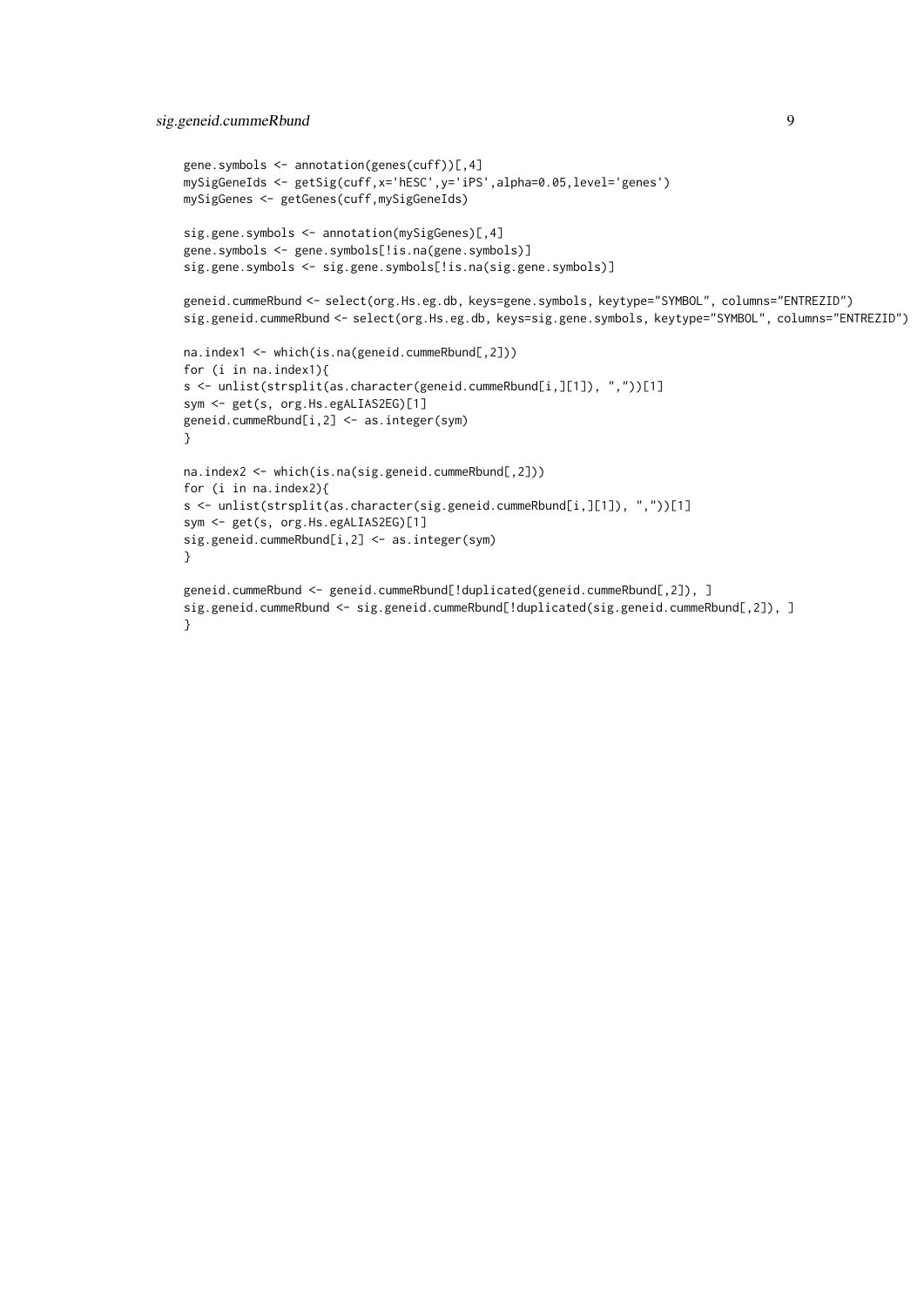# <span id="page-9-0"></span>Index

∗Topic classes MeSHHyperGParams-class, [5](#page-4-0) MeSHHyperGResult-class, [6](#page-5-0) ∗Topic datasets geneid.cummeRbund, [4](#page-3-0) PMC<sub>ID</sub> [8](#page-7-0) sig.geneid.cummeRbund, [8](#page-7-0) ∗Topic methods category, [2](#page-1-0) database, [3](#page-2-0) ∗Topic models meshHyperGTest, [7](#page-6-0) ∗Topic package meshr-package, [2](#page-1-0) annotation, MeSHHyperGParams-method *(*MeSHHyperGParams-class*)*, [5](#page-4-0) annotation<-, MeSHHyperGParams, character-methodeshHyperGTest, MeSHHyperGParams-method *(*MeSHHyperGParams-class*)*, [5](#page-4-0) category, [2,](#page-1-0) *[6](#page-5-0)* category,MeSHHyperGParams-method *(*category*)*, [2](#page-1-0) category<- *(*category*)*, [2](#page-1-0) category<-,MeSHHyperGParams,character-method meshTerms *(*MeSHHyperGResult-class*)*, [6](#page-5-0) *(*category*)*, [2](#page-1-0) database, [3,](#page-2-0) *[6](#page-5-0)* database, MeSHHyperGParams-method *(*database*)*, [3](#page-2-0) database<- *(*database*)*, [3](#page-2-0)

*(*database*)*, [3](#page-2-0) geneid.cummeRbund, [4,](#page-3-0) *[8](#page-7-0)* geneIds,MeSHHyperGParams-method *(*MeSHHyperGParams-class*)*, [5](#page-4-0) geneIds<-,MeSHHyperGParams,ANY-method *(*MeSHHyperGParams-class*)*, [5](#page-4-0) geneIds<-,MeSHHyperGParams,logical-method *(*MeSHHyperGParams-class*)*, [5](#page-4-0) generic,category *(*category*)*, [2](#page-1-0) generic,database *(*database*)*, [3](#page-2-0)

```
database<-,MeSHHyperGParams,character-method
                                               initialize,MeSHHyperGParams-method
                                                       (MeSHHyperGParams-class), 5
                                               makeValidParams,MeSHHyperGParams-method
                                                       (MeSHHyperGParams-class), 5
                                               meshAnnotation
                                                       (MeSHHyperGResult-class), 6
                                               meshAnnotation,MeSHHyperGResult-method
                                                       (MeSHHyperGResult-class), 6
                                               meshCategory (MeSHHyperGResult-class), 6
                                               meshCategory,MeSHHyperGResult-method
                                                       (MeSHHyperGResult-class), 6
                                               meshDatabase (MeSHHyperGResult-class), 6
                                               meshDatabase,MeSHHyperGResult-method
                                                       (MeSHHyperGResult-class), 6
                                               MeSHHyperGParams-class, 5, 6, 7
                                               MeSHHyperGResult-class, 6
                                               meshHyperGTest, 2, 6, 7, 7
                                                       (meshHyperGTest), 7
                                               meshIds (MeSHHyperGResult-class), 6
                                               meshIds, MeSHHyperGResult-method
                                                       (MeSHHyperGResult-class), 6
                                               meshr (meshr-package), 2
                                               meshr-package, 2
                                               meshTerms.MeSHHyperGResult-method
                                                       (MeSHHyperGResult-class), 6
                                               pAdjust (MeSHHyperGParams-class), 5
                                               pAdjust, MeSHHyperGParams-method
                                                       (MeSHHyperGParams-class), 5
                                               pAdjust<- (MeSHHyperGParams-class), 5
                                               pAdjust<-,MeSHHyperGParams,character-method
                                                       (MeSHHyperGParams-class), 5
                                               PMCID, 8
                                               pvalueCutoff,MeSHHyperGParams-method
                                                       (MeSHHyperGParams-class), 5
                                               pvalueCutoff<-,MeSHHyperGParams-method
                                                       (MeSHHyperGParams-class), 5
                                               pvalues (MeSHHyperGResult-class), 6
                                               pvalues,MeSHHyperGResult-method
                                                       (MeSHHyperGResult-class), 6
```
save.pdf *(*MeSHHyperGResult-class*)*, [6](#page-5-0)